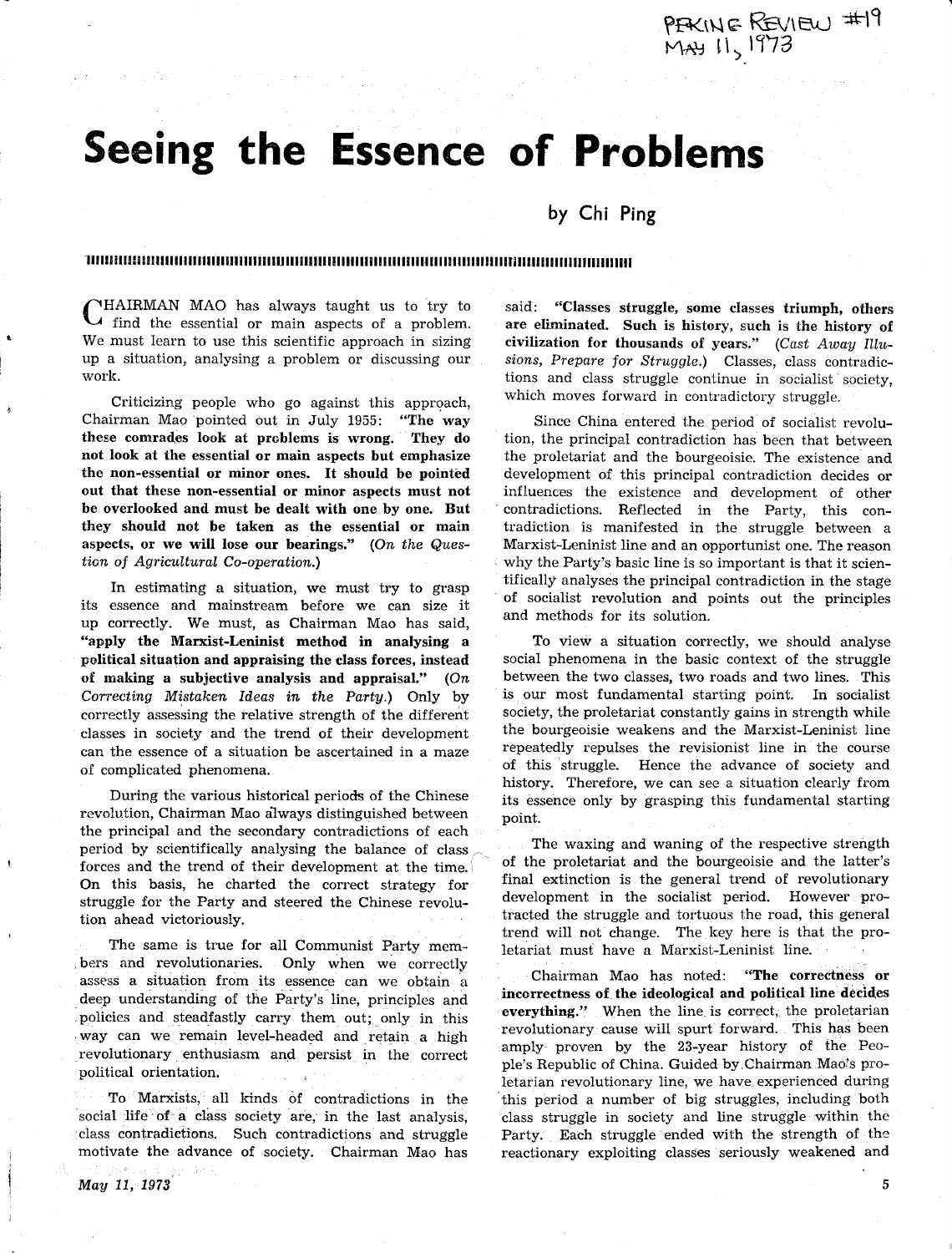the proletariat and revolutionary people growing stronger through the tempering they received. Thus the revolution goes forward. Such struggles, carried out ceaselessly, will eventually enable us to aceomplish our great historic task - that of finally eliminating the great mstoric task — that of finally eliminating<br>system of exploitation and the exploiting classes

An entirely different situation has been known to appear in the international communist movement when the line is incorreet, as in the Soviet Union. There, the revisionist renegade clique has usurped Party leadership and state power, betrayed the revolutionary principles of Marxism-Leninism and followed a revisionist line. The result is that the dictatorship of the proletariat has been replaced by the dictatorship of the bourgeoisie, socialism has been replaced by social-imperialism and fascism, revolution is undermined and history retrogresses. However, this is a temporary phenomenon. In the end, Marxism-Leninism will certainly defeat revisionism and the proletariat will defeat the bourgeoisie. This general trend of historical development can never be changed.

## Foster the Growth of New Things

As the socialist revolution deepens in China, the Great Proletarian Cultural Revolution, initiated and led by Chairman Mao, is a great struggle between the proletariat and the bourgeoisie and between the Marxist-Leninist line and the revisionist line. Guided by Chairman Mao's proletarian revolutionary line, Party members, cadres and masses, after repeated and sharp struggles, uncovered the handful of renegades, special agents and diehard capitalist-roaders in the Party headed by Liu Shao-chi. Then they went on to smash the plots of political swindlers like Liu Shao-chi to restore the fascist dictatorship of the landlords and comprador-bourgeoisie, destroy their bourgeois headquarters and settle accounts with them for their cournter-revolutionary crimes and revisionist line. AU this has enormously strengthened China's proletarian dictatorship and the Chinese Communist Party. It was also a very severe blow to imperialism and socialimperialism, which schemed to subvert the socialist<br>system in China through their agents. This China through their agents. This tremendous victory has sparked vigorous development in all fields of socialist endeavour and is of extremely far-reaching significance.

The proletariat, through the Great Proletarian Cultural Revolution, has further enlarged its positions in the superstructure, including all spheres of culture, while the ideology of the bourgeoisie and all other expioiting classes suffered harsh blows. In literature and art. education and other realms where the bourgeoisie had long been entrenched, a profound revolution has taken place, with the proletariat taking over these ideological positions.

As Chairman Mao's proletarian revolutionary line and principles and policies are carried out in all spheres of the superstructure, large numbers of socialist new things have emerged. These include the creation and

popu]arization of model revolutionary theatrieal works, enrolment of worker-peasant-soldier students in universities and eolleges, settling of educated city youth in the countryside, participation of cadres in productive labour, development of co-operative medical services and emergence of "barefoot doctors" in the rural areas, shifting of medical workers to the countryside.<br>All these have a common class nature: they these have a common class nature: they are advantageous to the proletariat and detrimental to the bourgeoisie and benefit socialism while harming capitalism. Although some are still in an imperfect state, lack adequate experience or are passing or have yet to pass the test o{ various struggles. they possess, nonetheless, immense viability and have an illimitable future. They show the direction of our advance and the rapid progress of the socialist revolution. As Chairman Mao has said: \*It is always so in the world, the new displacing the old, the old being superseded by the new, the old being eliminated to make way for the new, and the new emerging out of the old."  $(On\ Contraction.)$  To actively protect newemerging things, eathusiastically foster their growth and correctly sum up experience and lessons is to persist in revolution and in progress.

## Distinguishing Between Principal And Secondory Aspects

In class society, class sttuggle is "always the great motive force of historical progress." {Engels; International Socialism and Italian Socialism.) Such noteworthy changes in favour of the proletariat in the balance of class forees have an important bearing on the oyerall situation of socialist revolution and socialist construction. Their powerful influence is felt in every field, on every front and by every part of the overall situation. Historical experience proves that a major class or line struggle never fails to bring a leap in the various fields of revolution and construction.

In the course of ' the Great Proletarian Cultural Revolution, we have destroyed the bourgeois headquarters of Liu Shao-chi and other political swindlers and smashed their counter-revolutionary revisionist line; Chairman Mao's proletarian revolutionary line has taken firm hold of people's hearts, and the Party's principles and policies are implemented even better so that the socialist enthusiasm of the cadres and masses are further aroused. All this has enabled every field of work in China to advance triumphantly along the soeialist road. Shortcomings and problems which appear during the rapid growth of the soeialist cause are non-essential and minor things not difficult to overcome, and certainly can be overcome, once Chairman Mao's correct line is put into action. In viewing the situation on different fronts or in different fields or in considering a partial situation, the overall situation of the elass struggle must not be forgotten, and neither should the essential and main aspects. Concrete analysis should also be made of the minor or secondary aspects. The principal and the secondary aspects form a unity of opposites. The secondary aspects reveal the

G